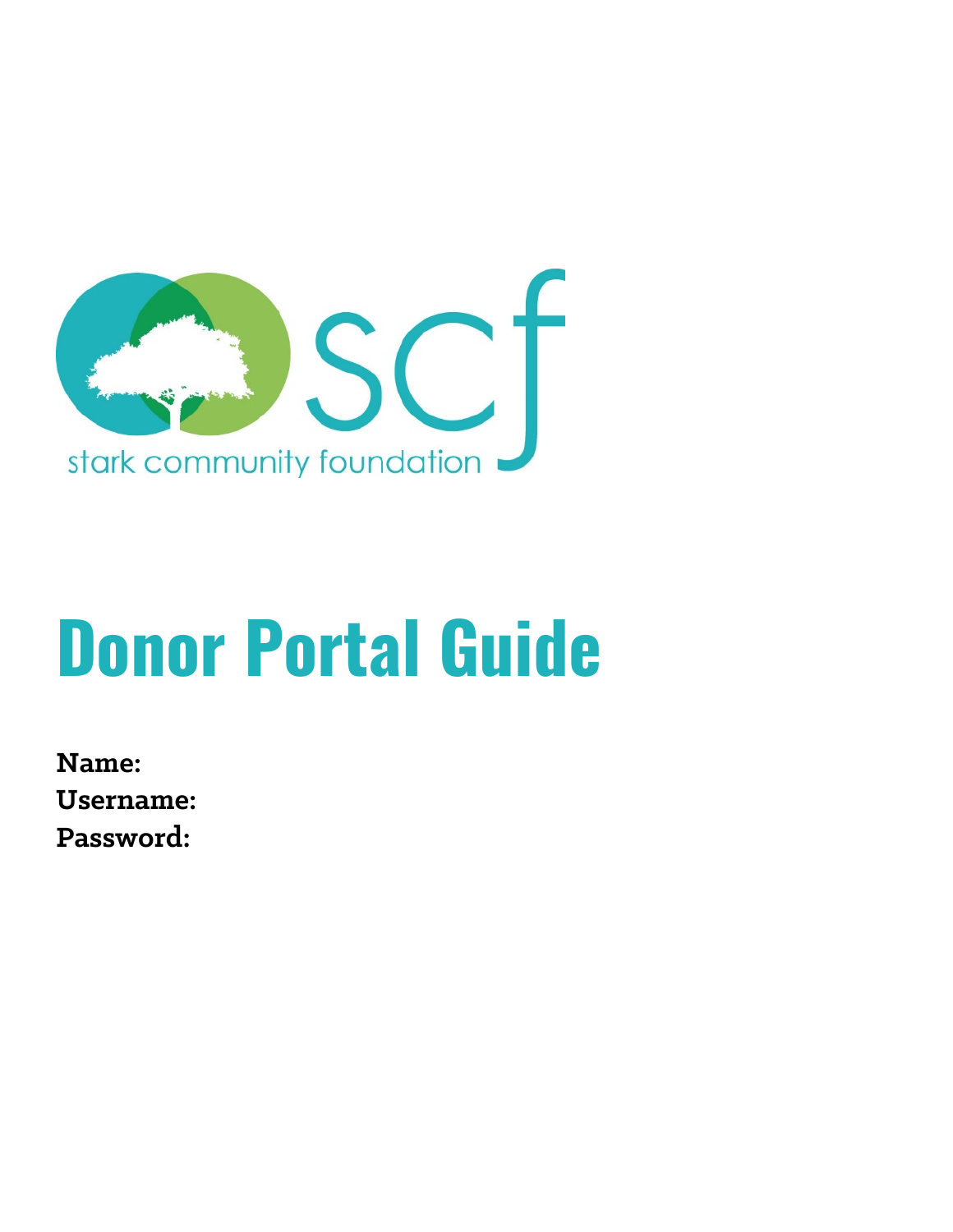## **Donor Portal Guide**

## **Donor Portal**

As a fundholder of Stark Community Foundation, you have the ability to access your fund information online through our Donor Portal. Within the portal, you can easily check your fund balance, view and download quarterly market summaries, request and track grants, add to your fund and more. The Donor Portal makes it easy to manage your fund and is available 24/7 from anywhere, on any device.

## **Initial Login Process and Creating Your Account**

You will receive an email from Stark Community Foundation with a custom invitation link to create your account in the Donor Portal. Your username will be your email address that we have on file. If you would like to change your username for any reason, please contact our Advancement Team at 330-454-3426 or [donorservices@starkcf.org.](mailto:donorservices@starkcf.org) Once you click on the invitation link in the email, you will be prompted to create a password of your choice. We recommend using random words, capital letters, numbers and/or special characters to keep your account secure.

|                     | Please setup a password to use to access your account. |
|---------------------|--------------------------------------------------------|
| <b>Name</b>         | Smith, Mrs. Jane B.                                    |
| Login               | jane.smith@gmail.com                                   |
| <b>Password</b>     |                                                        |
| Confirm<br>Password |                                                        |
|                     | <b>Save</b>                                            |

## **Returning Users**

To access the Donor Portal, visit Stark Community Foundation's website at www.starkcf.org and click Donor Login on the top navigation bar. You will be redirected to a login page where you will enter your unique username and password. If you forgot your credentials, please contact our Advancement Team at 330-454-3426 or [donorservices@starkcf.org.](mailto:donorservices@starkcf.org) While our staff can assist you in resetting your password, please understand we do not have access to user passwords and cannot look them up for you.

Note: The Donor Portal will lock you out after five unsuccessful login attempts. If you are locked out, please contact our Advancement Team at 330-454-3426 or [donorservices@starkcf.org.](mailto:donorservices@starkcf.org)

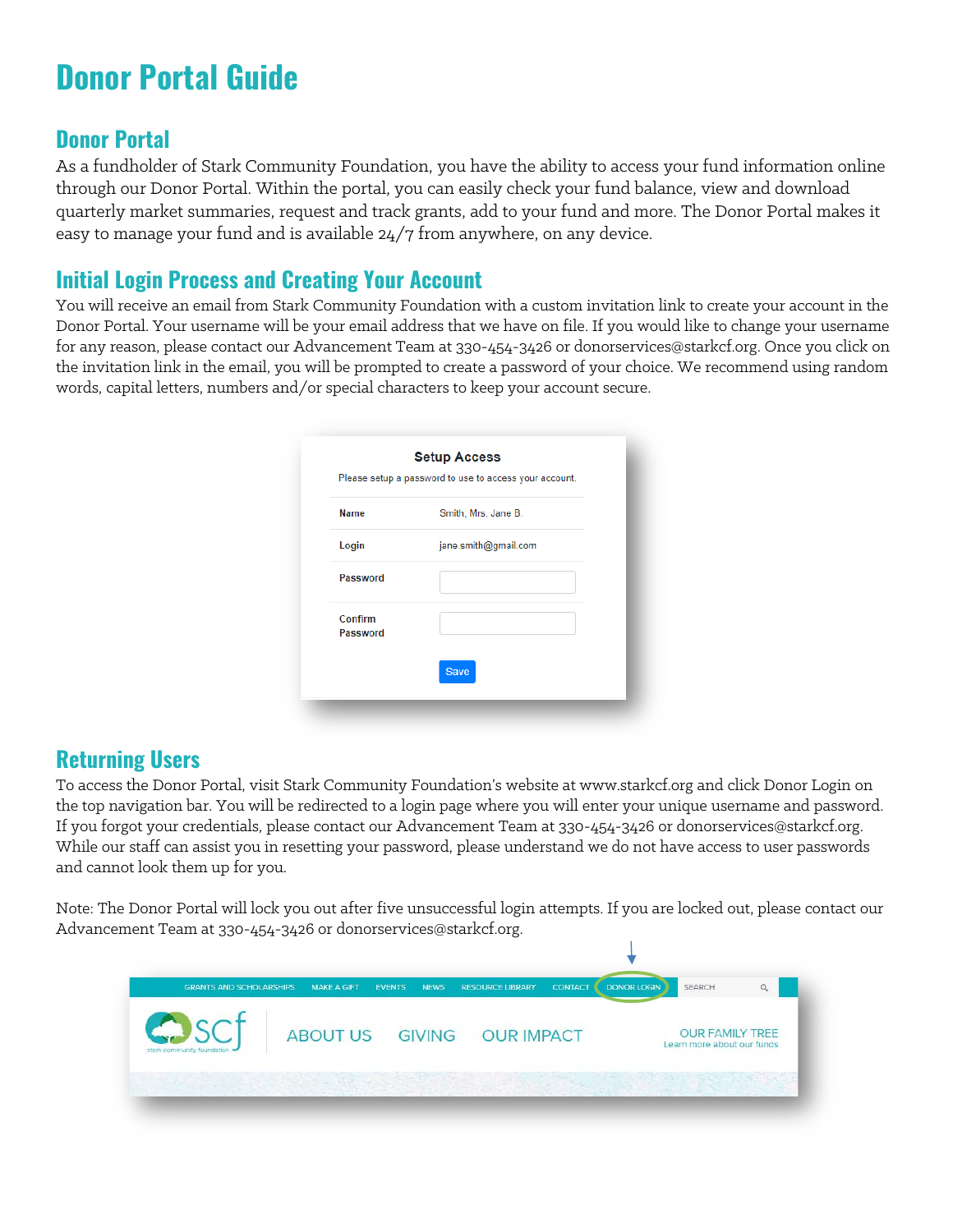## **Donor Portal Features**

Once you are logged in, your fund's homepage will appear. *If you manage multiple funds, you will see a Choose Fund menu. Choose the fund you wish to review from the drop-down menu.*

| Home        | Contributions | Grants      | <b>Grant Request</b>        | <b>Statements</b><br><b>Files</b>                          | Donate<br>Logout |    |               |                      |               |
|-------------|---------------|-------------|-----------------------------|------------------------------------------------------------|------------------|----|---------------|----------------------|---------------|
|             |               |             |                             | <b>Current Balance: \$58,000.00</b>                        |                  |    |               |                      |               |
|             |               |             |                             | Fund Advisors are: Smith, Mr. John A.; Smith, Mrs. Jane B. |                  |    |               |                      |               |
|             |               |             | <b>Recent Contributions</b> |                                                            |                  |    |               | <b>Recent Grants</b> |               |
|             |               |             |                             |                                                            |                  |    |               |                      |               |
| <b>Date</b> | ID            | Contributor |                             | <b>Amount</b>                                              | Date             | ID | <b>Status</b> | <b>Recipient</b>     | <b>Amount</b> |

The tabs at the top of the page display different features available to you as a fundholder:

#### **Home**

Your homepage is a quick snapshot of your fund's most recent activity. It will show your fund's current balance, all fund advisors, recent contributions and recent grant history.

#### **Contributions**

This tab shows all donations made to your fund. Clicking on a contributor's name will bring up their history of contributions including date of gift, type and amount.

#### **Grants**

This tab shows the history of grants awarded from your fund including date, organization name, purpose and amount.

#### **Grant Request**

This tab allows you to make a grant request from your fund and see recent grant statuses.

#### **Statements**

This tab shows your fund's quarterly market summaries. Next to the summary you wish to view, click Print and the system will generate a PDF in a new window that you may view, save or print.

#### **Files**

This tab will show any viewable files regarding your fund. At this time, fund agreements and other confidential documents are not available through the Donor Portal, but please contact our Advancement Team if you would like any documents added to your account.

#### **Donate**

This tab opens up a new window for you to make a gift to your fund. You can also set up a recurring donation.

#### **Logout**

Clicking Logout will automatically log you out of the Donor Portal. If you do not log out this way, you will be automatically logged out at midnight.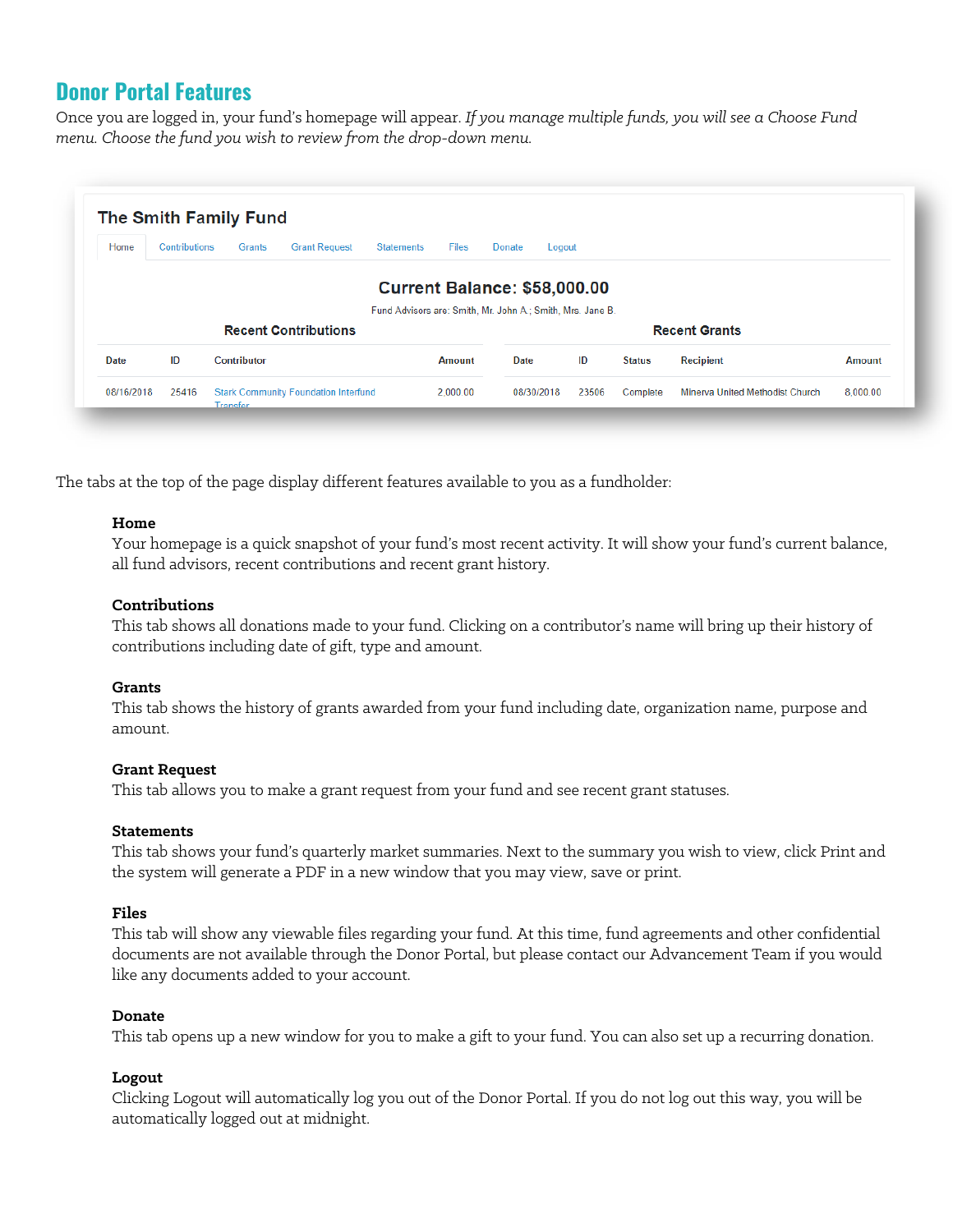## **Submitting a Grant Request**

To recommend a grant from your fund, click the **Grant Request** tab. Recommending a grant is a three-step process:

| Choose a Grantee in one of four ways:                   | <b>Choose from previous Grantee</b>       |
|---------------------------------------------------------|-------------------------------------------|
| A. Choose from Previous Grantee                         | Grantees you have given to in the past    |
| Choose the organization you want to support from        |                                           |
| this drop-down list of organizations you have           | $\boldsymbol{\mathrm{v}}$                 |
| previously supported.                                   | <b>Other foundation funds</b>             |
| or                                                      |                                           |
| B. Other Foundation Funds                               |                                           |
| Choose an endowment fund you want to support from       | or                                        |
| this drop-down list of funds at Stark Community         | <b>Search for other Grantees</b>          |
| Foundation.                                             |                                           |
| or                                                      | <b>Name</b><br><b>Search</b>              |
| C. Search for Other Grantees                            | or                                        |
| Search for the organization you want to support in      |                                           |
| GuideStar, the world's largest database of nonprofit    | <b>Enter Grantee information manually</b> |
| organizations. Once you find the organization you       | Name*                                     |
| want to support, click Create Request.                  | Address <sup>*</sup>                      |
| $\alpha$                                                |                                           |
| Enter Grantee Information Manually<br>D.                |                                           |
| If you can't find the organization you wish to support, |                                           |

you will need to enter the organization's information manually: name, address and phone number. Once you enter this information, click **Submit.**

Once the organization has been selected, you will be redirected to a new page to provide pertinent grant details including grant description and amount.

#### 2. **Grant Details**

In the description field, please provide the grant purpose and any special handling. Keep in mind that if you don't designate a specific grant purpose, your grant will be earmarked for General Support. A \$100 minimum is required for each grant request. You can also choose to remain anonymous by selecting the Anonymous checkbox. Once you are finished entering this information, click **Review.**

| <b>Grantee</b>     | Adaptive Sports Program of Ohio |
|--------------------|---------------------------------|
| <b>Description</b> | <b>General Support</b>          |
| <b>Amount</b>      | 100.00                          |
| <b>Anonymous</b>   | □                               |

#### 3. **Review and Submit Request**

Review your grant request details and click **Submit Request**. Once you submit the request, you will receive an automated confirmation email and our staff will begin processing.

#### **Review New Grant Request**

| Grantee               | Adaptive Sports Program of Ohio |
|-----------------------|---------------------------------|
| <b>Description</b>    | <b>General Support</b>          |
| <b>Amount</b>         | \$100.00                        |
| <b>Anonymous</b>      | No                              |
| <b>Submit Request</b> | <b>Edit Request</b>             |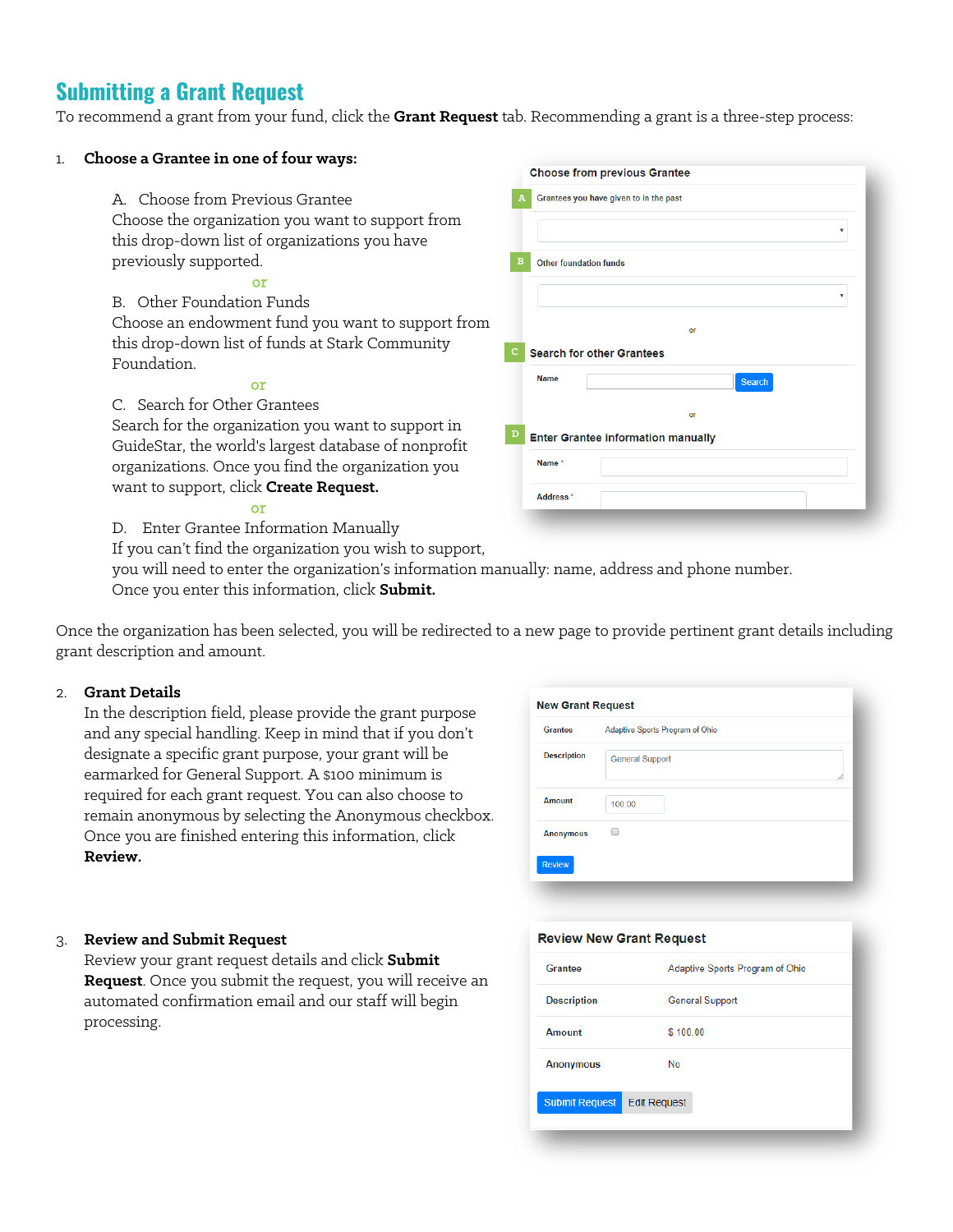## **Viewing Grant History**

To review your most recent grant history, click the **Grant Request** tab.

| Date       | <b>Status</b> | <b>Recipient</b>   | <b>Description</b>     | Amount |
|------------|---------------|--------------------|------------------------|--------|
| 08/28/2018 | Pending       | <b>ArtsinStark</b> | <b>General Support</b> | 100.00 |

Under the Status column, you will see one of six statuses for each grant:

**Request** means that your grant request has been sent to our staff. If you would like to cancel a pending grant request before it is processed, click the yellow Cancel button.

**Cancelled** means your grant request has been cancelled.

**Pending** means that our staff is currently processing your grant request.

**Approved** means your grant request has been approved but not yet paid.

**Paid** means that the grant request has been approved and a check has been paid out to the organization.

**Completed** means the grant request has successfully been fulfilled.

### **Email Alerts**

We will alert you via email every time a donation is made to your fund or a grant has been awarded from your fund. These alerts can be cancelled at any point, but the alerts are not retroactive, so you will not be notified of past grants or donations. If you would like to cancel these alerts, please contact our Advancement Team at 330-454-3426 or [donorservices@starkcf.org.](mailto:donorservices@starkcf.org)

## **Questions**

If you have any questions about the Donor Portal, contact our Advancement Team at 330-454-3426 or [donorservices@starkcf.org.](mailto:donorservices@starkcf.org)